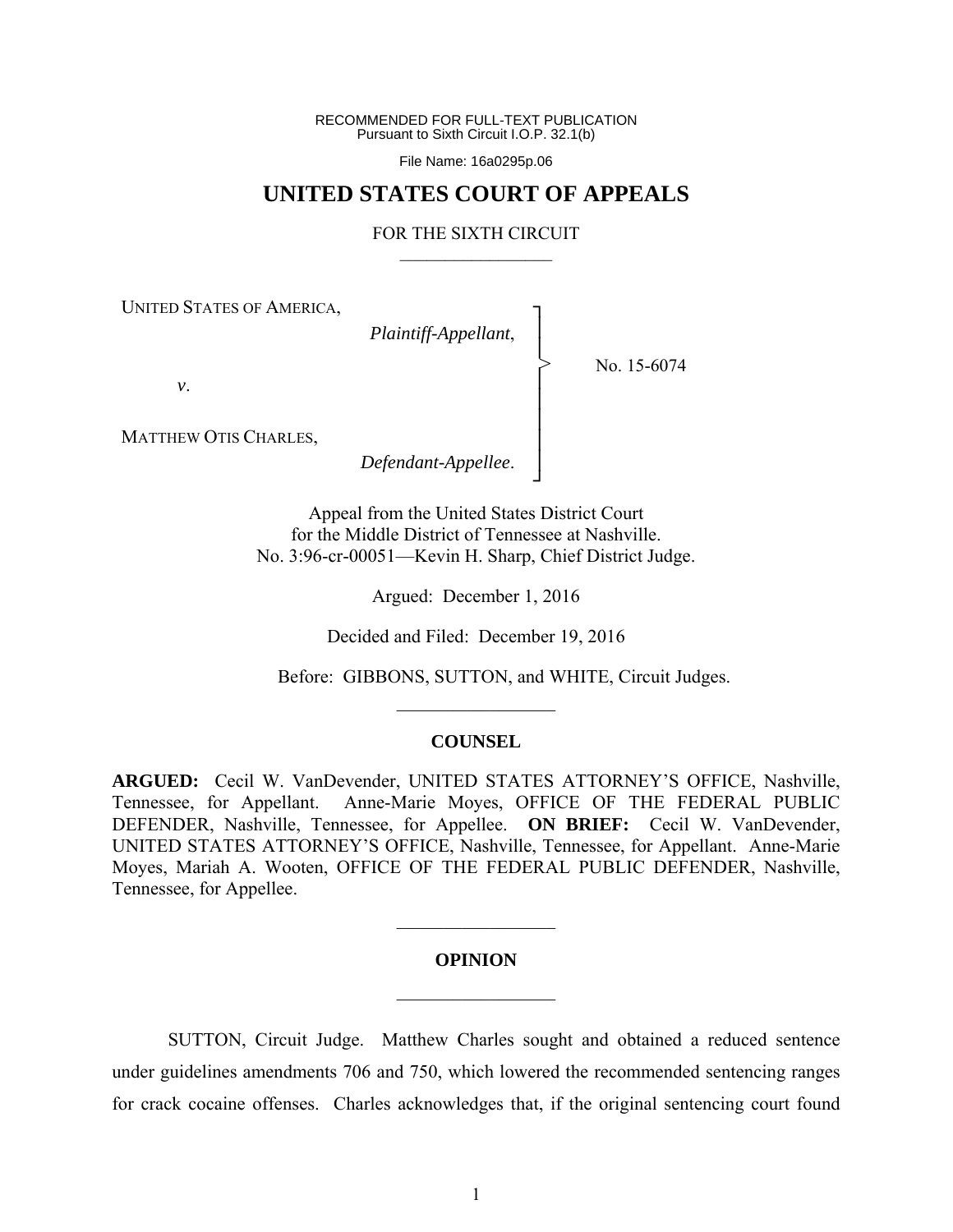him to be a career offender, these amendments would not decrease his guidelines range and thus would not permit a sentence reduction. Because a panel of this court previously held that Charles was a career offender on his direct appeal, we reverse.

 Twenty years ago, a jury found Charles guilty of several drug and firearm offenses, including conspiracy to distribute crack cocaine and unlawful distribution of crack cocaine. 18 U.S.C. § 841(a)(1); 21 U.S.C. § 846. The presentence report found that Charles' total offense level was 38 points, due to the quantity of crack cocaine (216 grams), a two-point enhancement for obstruction of justice (U.S.S.G. § 3C1.1), and a two-point firearm enhancement (U.S.S.G.  $\S 2D1.1(b)(1)$ . The report found that Charles had 17 criminal history points, resulting in a criminal history category of VI. The report added that Charles "appears to meet the criteria for both career offender and armed career criminal." App. R. 6 at 15–16. After factoring in these adjustments, the report listed a sentencing range of 360 months to life and recommended a sentence at the low end of that range.

Charles objected to the amount of cocaine used in the guidelines calculation, the enhancement for obstruction of justice, and the firearm enhancement. He did not object to the report's classification of him as a career offender or an armed career criminal.

The district court adopted the factual findings of the presentence report. The court also adopted the recommended guidelines range of 360 months to life, but varied upward and imposed a 420-month sentence based on Charles' background and misconduct. Charles appealed, and we affirmed. We determined on appeal that the sentencing court had concluded that Charles was a career offender, and that this determination mooted any challenge to the quantity of drugs used in calculating his sentence. *United States v. Charles*, 138 F.3d 257, 268 (6th Cir. 1998).

Ten years later, the Sentencing Commission retroactively amended the sentencing guidelines to lessen the disparity between penalties for crack and powder cocaine offenses. *See* U.S.S.G. Manual app. C, amend. 706 (effective Nov. 1, 2007); *id.*, amend. 713 (effective Mar. 3, 2008) (making Amendment 706 retroactive). The amendment reduced the guidelines range otherwise applicable to Charles' drug crimes.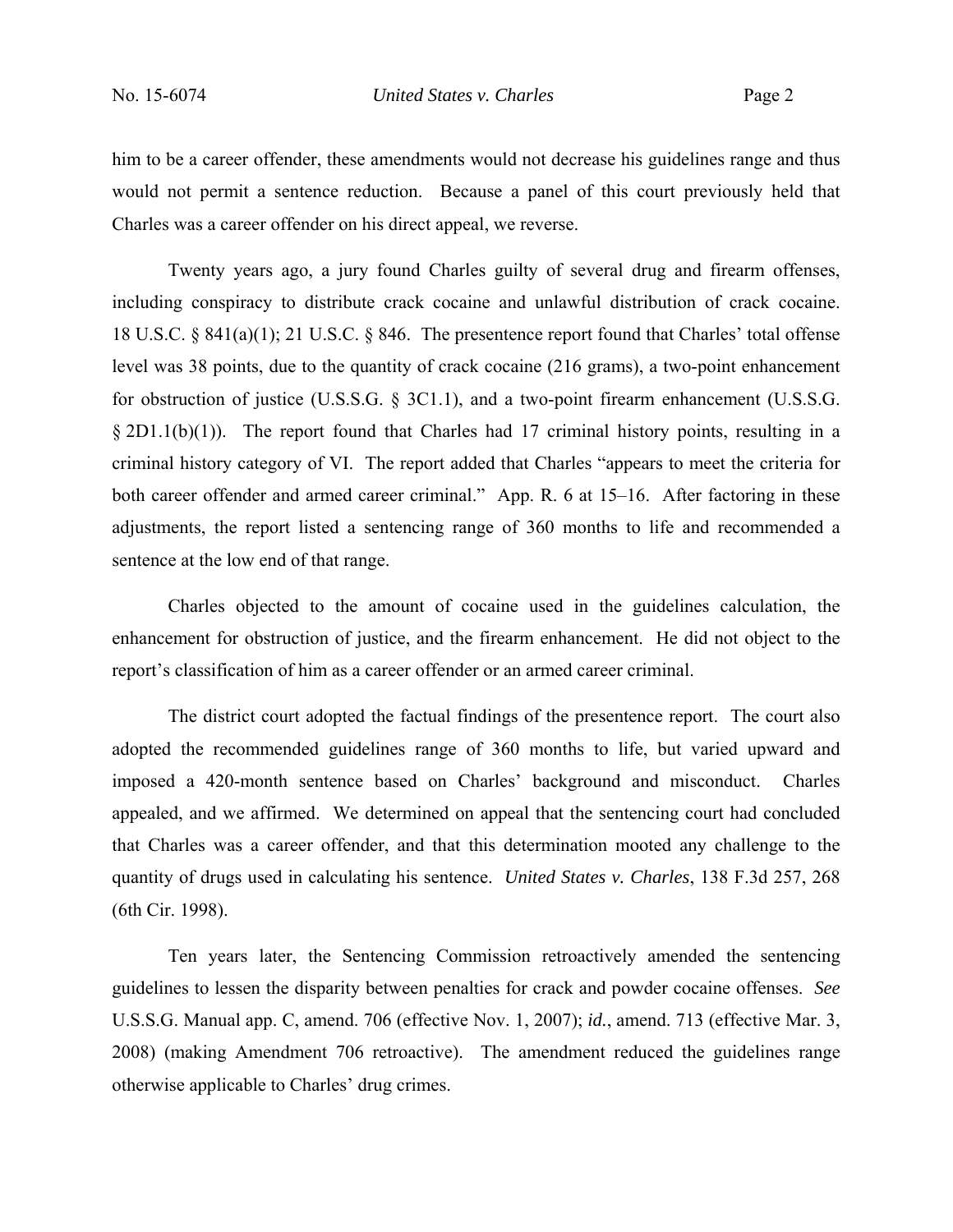In 2008, Charles moved for a sentencing reduction. *See* 18 U.S.C. § 3582(c)(2). The government opposed the reduction on the ground that Charles was a career offender. The district court did not act on the motion. In 2010, Congress again amended and lowered the guidelines for crack cocaine offenses. *See* U.S.S.G. Manual app. C, amend. 750 (effective Nov. 1, 2011); *id.*, amend. 759 (effective Nov. 1, 2011) (making Amendment 750 retroactive). Charles filed a second  $\S 3582(c)(2)$  motion in October 2011, this time relying on Amendment 706 and the newly promulgated Amendment 750. The district court did not rule on the motion. Charles submitted a letter to the court in January of 2013, seeking resolution of his first or second motion. Three more months passed, and Charles filed a third § 3582(c)(2) motion. In June 2013, Charles sent yet another follow-up letter. In April 2014, the court asked the government to respond to Charles' second and third motions. The government once again opposed the reduction on the ground that Charles was a career offender. The court nonetheless granted Charles' third motion and reduced his sentence from 420 to 292 months.

The government appealed.

Federal courts as a general matter may not modify an individual's term of imprisonment. 18 U.S.C. § 3582(c). But that black-letter principle yields to some exceptions. One of them applies when the term of imprisonment is "based on a sentencing range that has subsequently been lowered by the Sentencing Commission," the body empowered to promulgate the Sentencing Guidelines. 18 U.S.C. § 3582(c)(2); *see* 28 U.S.C. §§ 991, 994(a). In that setting, the court may reduce the sentence if the "reduction is consistent with" applicable Commission policy statements. 18 U.S.C.  $\S$  3582(c)(2). The policy statements in turn say that resentencing is not appropriate where the amendment "does not have the effect of lowering the defendant's applicable guideline range." U.S.S.G. § 1B1.10(a)(2)(B). In making a reduction, the court may address only the amended guideline; it may not alter other sentencing rulings. *Id.*  $$1B1.10(b)(1).$ 

Charles' motion hinges on his original sentence and direct appeal and whether he has already been deemed a career offender. If he is a career offender, all agree that the amendments would have no effect, and he would not be eligible for a reduction. If the district court relied only on the crack cocaine guidelines in sentencing him originally, and did so without deciding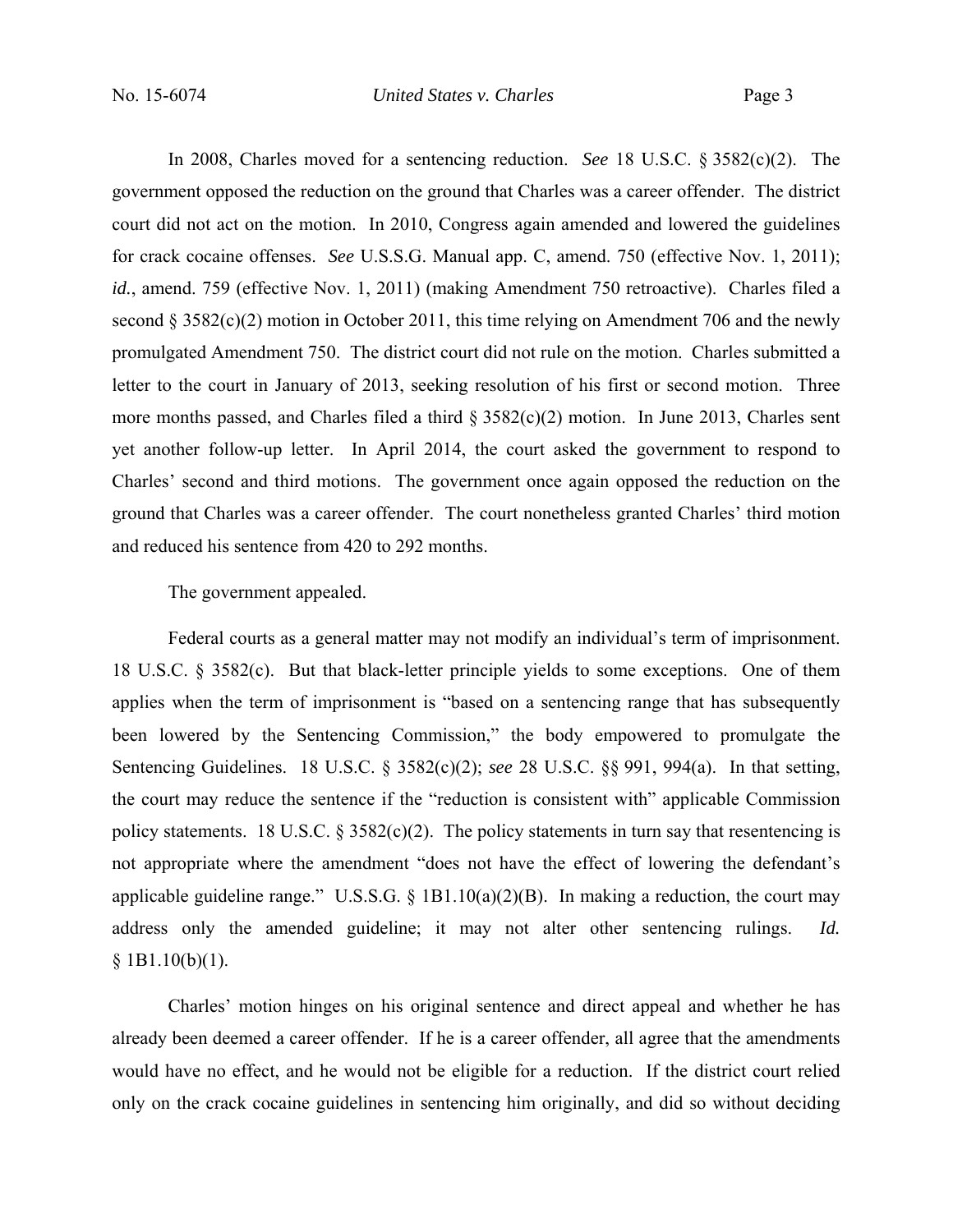whether he was a career offender, we would need to decide whether applying the designation now would impermissibly alter that court's "guideline application decisions." U.S.S.G.  $$1B1.10(b)(1).$ 

 The short answer is that our court has already ruled on the point. In Charles' direct appeal, we determined that the original sentencing court found Charles was a career offender. *Charles*, 138 F.3d at 268. That makes him ineligible for this sentencing reduction and requires us to reverse the district court's contrary decision.

 The long answer adds these details. In his direct appeal to this court, Charles argued that the district court erred in the amount of drugs it attributed to him. A panel of this court responded that the disputed drug quantity would affect Charles' sentence only if he was *not* a career offender. It then determined that "[t]he district court [had] found that Charles met all three criteria and qualified as a career offender as a result of his multiple prior felony convictions." *Id.* It thus concluded that, "[b]ecause the sentence range would be identical even if this court adopted Charles' assertions on the proper amount of drugs he sold, any calculation errors on the part of the district judge would constitute harmless error." *Id.* Charles did not file a petition for rehearing in this court or a petition for a writ of certiorari in the Supreme Court.

 That ruling was binding on the district court in later phases of the case. If it is important for courts to treat like matters alike in different cases, it is indispensable that they "treat the same litigants in the same case the same way throughout the same dispute." Bryan A. Garner et al., *The Law of Judicial Precedent* 441 (2016). Known as the law of the case, this doctrine mandates that the district court adhere to rulings of the appellate court issued earlier in the case. *Howe v. City of Akron*, 801 F.3d 718, 739 (6th Cir. 2015). In this instance, there is no dispute that our court held on direct appeal that "[t]he district court found that Charles met all three criteria and qualified as a career offender." *Charles*, 138 F.3d at 268. That decision was binding on the district court and precluded Charles from obtaining a reduction in his sentence under  $§ 3582(c)(2)$ .

 Like many rules, this one has exceptions. Courts need not adhere to the law of the case in the face of an intervening change in law, new evidence, or a manifest injustice. *Howe*, 801 F.3d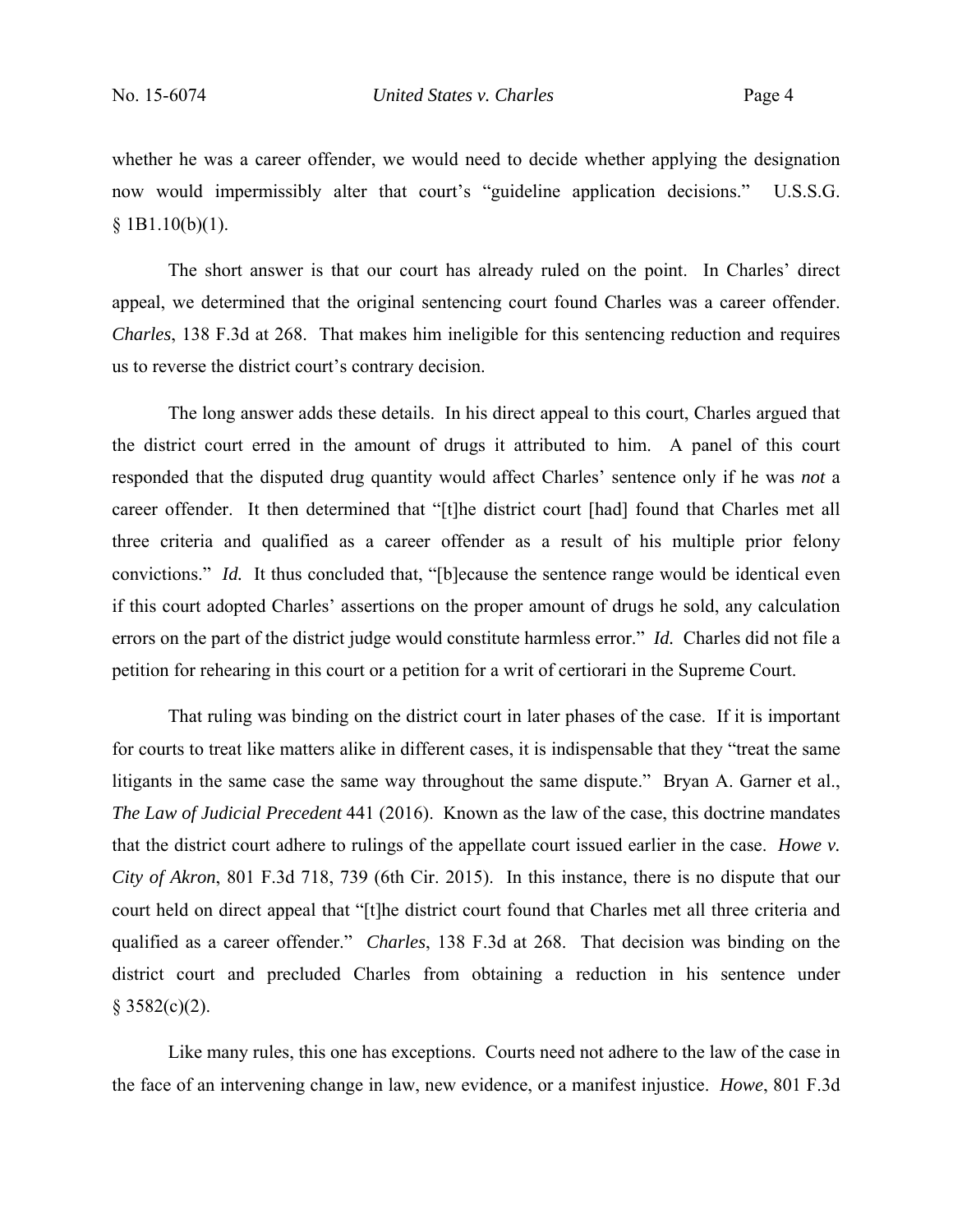at 741; *see* Garner, *supra*, at 480–89. But none of these exceptions applies here. There is no intervening law about the meaning of a career offender as it applies to sentencing reductions, and indeed Charles points to none. There is no new evidence about whether Charles was a career offender, and indeed Charles points to none. And it would not be a miscarriage of justice to treat Charles as a career offender based on the law in existence in 1996. Consider some of the descriptions of Charles' many prior offenses: kidnapping a woman on two consecutive days "for the purpose of terrorizing her"; burglarizing a home; and fleeing from a police interrogation, shooting a man in the head, and attempting to run off in the victim's car. App. R. 6 at 16–21.

 Not even Charles, it's worth pointing out, originally thought his treatment as a career offender would be unfair (or for that matter a manifest injustice). Even after the presentence report said that "Charles is a career criminal," *id.* at 5, Charles did not object to his careeroffender status during sentencing, and he objected to the introduction of his prior convictions only as somehow irrelevant but not as wrongly described. Nor did Charles challenge our court's decision on direct appeal, even though it rested on his status as a career offender. Charles, notably, did not object to his career offender status until March of 2013—almost 17 years after the initial presentence report and only after the Sentencing Commission's 706 and 750 Amendments. On top of all that, Charles has *admitted* that he was a career offender in numerous filings, including a letter submitted as late as June of 2013. On this record, it assuredly does not work a manifest injustice to accept this court's prior determination (and Charles' prior admissions) that Charles is (and was determined at sentencing to be) a career offender.

Charles argues that the government forfeited this argument by not making it below. We disagree. Time and time again, the government responded to Charles'  $\S 3582(c)(2)$  motions for a sentencing reduction by saying he was not eligible for it because he was a "career offender."

In its first filing below in response to Charles'  $\S 3582(c)(2)$  motion, the government said: "The defendant is a career offender. The defendant's motion should be denied because the amendments to the crack sentencing guidelines do not have the effect of lowering the defendant's guideline range, which remains 360 months to life. . . . Amendment 706 did not change the career offender guideline." R. 168 at 4. It closed this portion of its brief in much the same way, emphasizing that, "[a]s a career offender," Charles' "guidelines range remains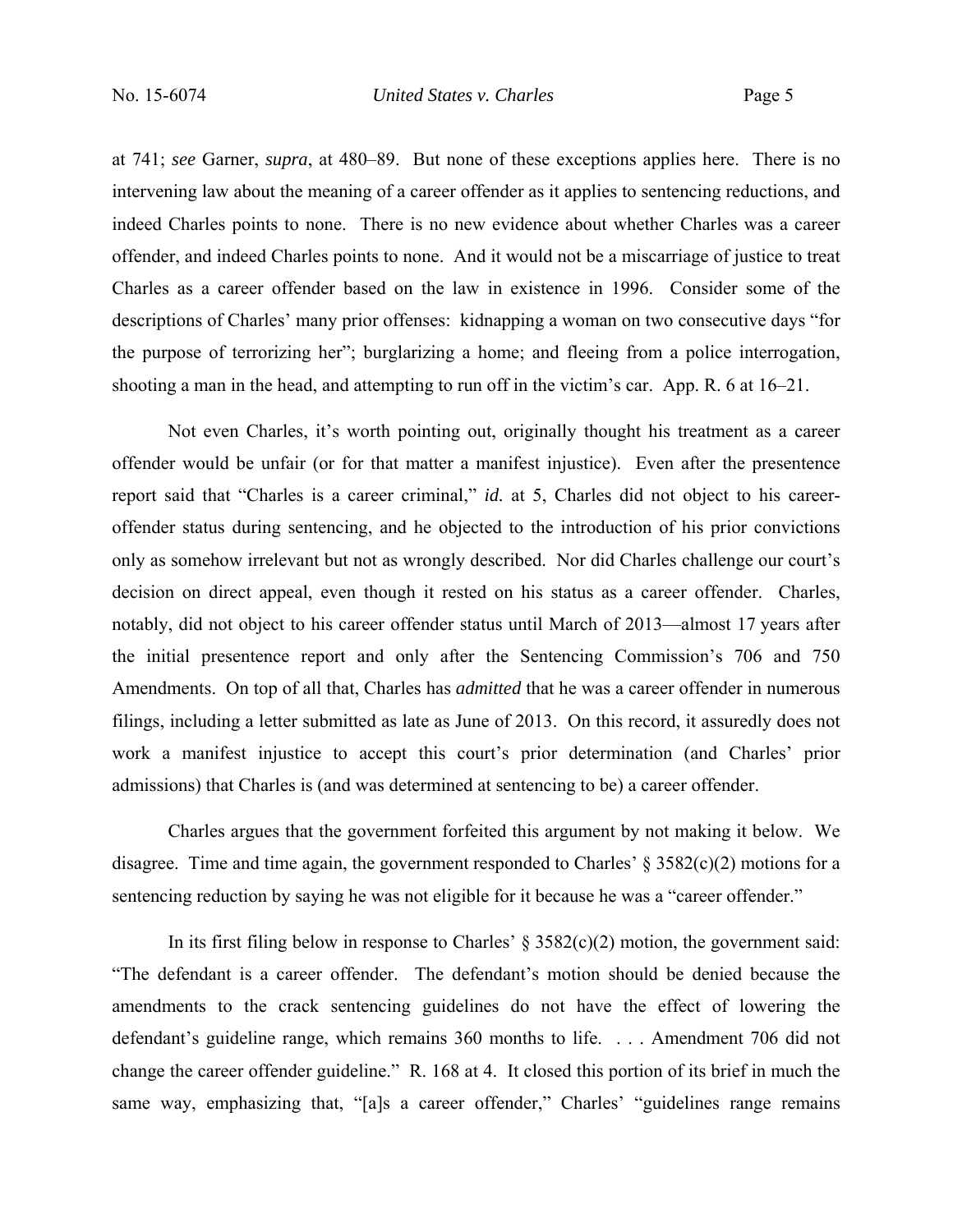unchanged at 360 months to life." *Id.* at 5. "Because the amendment to subsection (c) does not have the effect of lowering [his] applicable guidelines range," it concluded, "a reduction in [Charles'] term of imprisonment is not authorized under 18 U.S.C. § 3582(c)(2)." *Id.*

In its second filing below, it said more of the same. "[T]he court," the government argued, does not have authority "to resentence the defendant under 18 U.S.C. § 3582(c) because the amendments do not have the effect of lowering [Charles'] guidelines range." R. 170 at 2. "As discussed, . . . [Charles] is a career offender, and the amendments to the U.S.S.G. did not change the career offender guidelines. . . . [H]is guidelines range is 360 to life when combined with a total offense level of 38 *or* 37. Thus Amendment 706 would have had no effect on [his] status as a career offender, and would not have changed the sentencing range applicable to him." *Id.* at 2 n.3.

By the time of its third filing below, any pretense of suspense about the government's position was gone. No surprise, it said the same thing again: "Because [Charles] is a career offender and was sentenced as such, and because the FSA unquestionably does not lower [his] guidelines range, [Charles'] motions for reduction in sentence pursuant to 18 U.S.C. § 3582(c)(2) should be denied." R. 181 at 4.

Charles' § 3582(c)(2) filings, notably, admit explicitly in some places and implicitly in others that he is a career offender. His initial reply brief states: "Charles qualifies as a career offender." R. 169 at 5. His sur-sur-reply follows the same line, admitting that his sentencing range is 360 months to life even after the amendments. In Charles' second motion, he says that "[t]he Court based [his] sentence off of several factors such as the relevant drug amount . . . *and career offender classification*." R. 173 at 1 (emphasis added). And he acknowledges that "the Sixth Circuit Court of Appeals denied [his] arguments based on the career offender designation." *Id.* at 1–2. And in Charles' January 2013 letter to the court, he acknowledges his status as a career offender, closing with a request that the court reduce his sentence to correspond with the "216 grams of crack cocaine *and career offender classification*." R. 175 at 2 (emphasis added).

Charles claims that the government forfeited the law-of-the-case argument because it did not cite our prior ruling that the original sentencing court found him to be a career offender. In